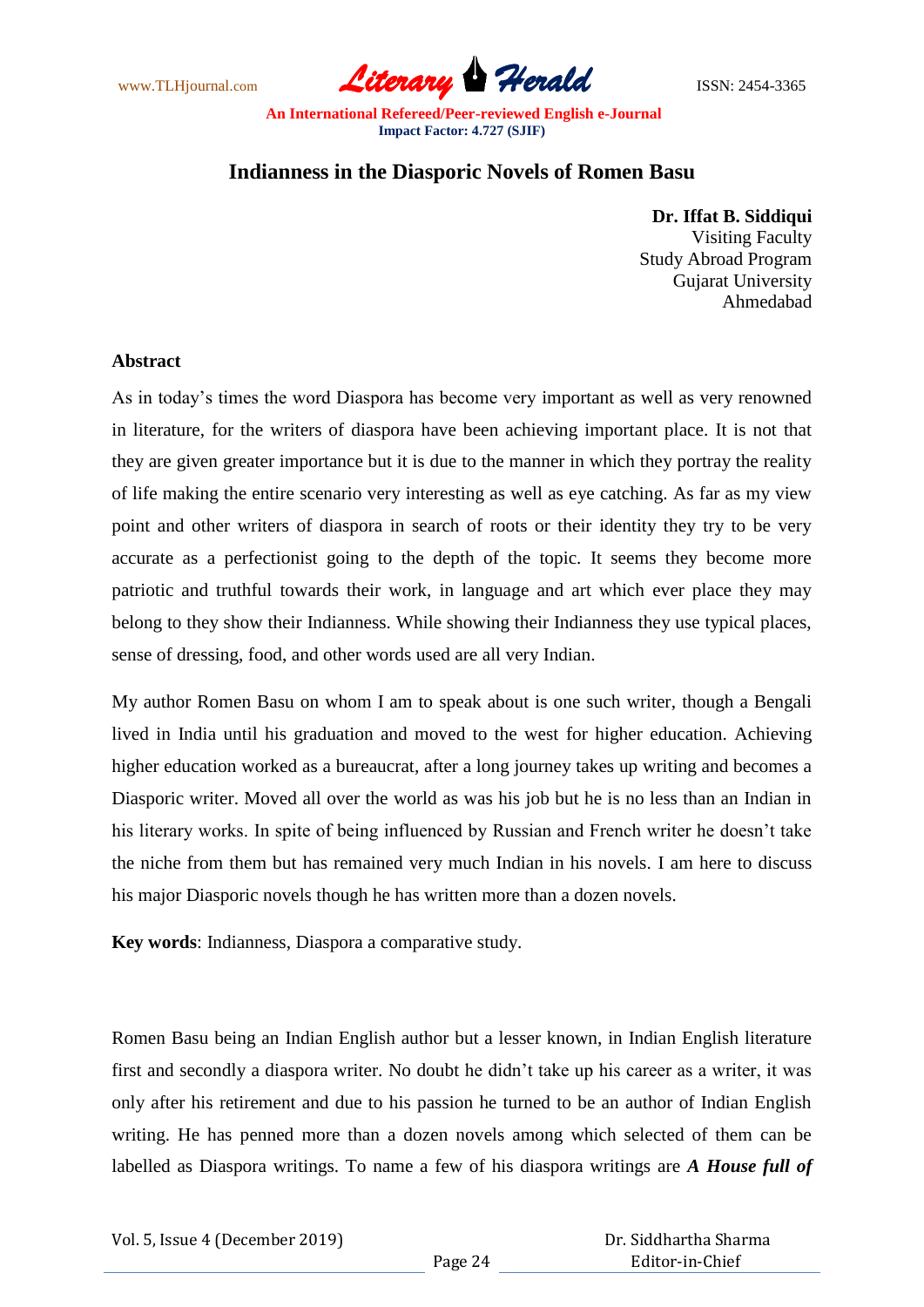

## *People 1968, Your life to live 1972, A gift of love1976, Candles and Rose 1978, Hours Before Dawn 1988.*

Romen Basu was born in 1923 in Calcutta now Kolkata belonging to Kayastha community. He grew up in the old traditional manner of joint family system having sixty-five members a very affluent family having all doctors, professors, solicitors and barristers. Only his father was a business man who managed the upliftment of the family. Also his eldest uncle took great care of the family in all respect whereas his uncles just educated the nephews and other extravagances like providing cars to them and other comforts. His great grand-father was a teacher Kabi Bhusan Jogindernath Basu who became a headmaster and later a Professor and a poet. Under all these influences Romen Basu also after acquiring basic education completing his under-graduation in economics he moved to London here he studied Charter Secretaries and Masters in Business administration. He joined the Indian services and served as a secretary to V.K.Krishna Menon. Later on he moved to United States and joined United Nation Organisation and dedicated his thirty-five years in its service. It was then after a very long period of time in later years he started writing and then he wrote more than a dozen novels two volumes of short stories and poems. In between he also worked for several other countries and worked as an economist representing Southeast Asian countries. During this period he only wrote about the topics of Economics and ran a publishing house, published books for Russian, Japanese and Indian authors, it was very late in1968 he was encouraged by these writers and he wrote his debut novel in literature therefore he is not very well known as a writer of Indian English Literature. He says he has never written any book at a stretch it was only while travelling whatever he remembered he put them down in bits. These bits turned out to be very real and enthusiastic; whatever he has written has remained to be with very minutely observed and to portrayed in a realistic manner such that if a reader picks up his novel they wont feel like leaving it without completing it.

As a student I had studied his only one novel which forced me to take up the study to its depth and concluded doing research on it as my MPhil topic, that was based on Indian English literature as not much was said about Diaspora in those times in India. As such not much work has been done on him and later on I took a serious study doing my PhD and tried to prove him as a Diaspora writer but in Dilemma. Here this paper goes beyond that I am going to compare him as Indian Diaspora writer. According to Basu literary career is a cause,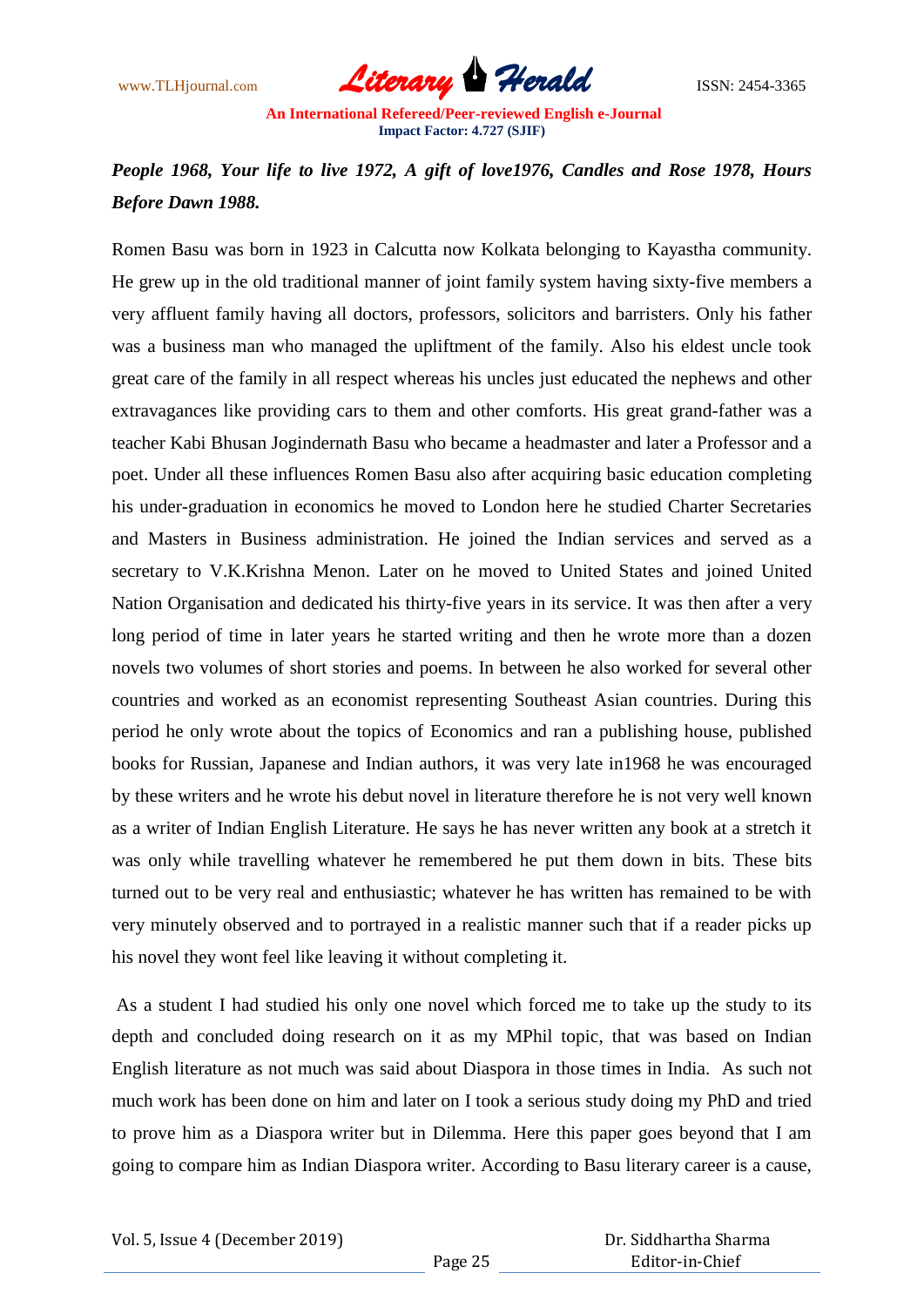www.TLHjournal.com **Literary Herald Herald** ISSN: 2454-3365

he believes that fiction is a human document, and as he gets involved in writing he says he gets involved into reality as he has said in one of his interview "*I do submit that there is no room for parochialism or nationalism in the matter of language. Every language is a universal language. Any language in which an author chooses to write is his personal preference."*<sup>1</sup> Pg18. With these little words I shall try and compare his Indianness in his diaspora novels. As his debut novel *House Full of People* narrates about the family life in Bengali joint family system, the Roy family is shown to be very affluent one but slowly how it disintegrates into several nuclear families. Though the entire setup is Indian and it has taken place in India yet I have labelled it as diaspora as the behaviour of characters and the prevailing culture shown in the novel is totally diaspora manner. Now I compare it with Indian setting, the places mentioned the religious ceremonies taking place and the nature of the characters, the living style, the food habits, religious ceremonies, festivals celebrated and marriages conducted with the giving and taking of dowry is very traditional. As he writes about the head family member Sudhir Roy, who is the sole earning member of the family taking care of the entire family in spite of his young brothers, being advocates and engineers but all are good for nothing they have daughters who have reached a marriageable age. Yet they rely on their elder brother, this is right from the selection of the bride to purchasing clothes, ornaments, arranging for the guest, deciding the menu and giving away the dowry. Such things make it very Indian, not only this the words used by him like Kaka, for uncle chotupishima, for aunt, uncle's wife so on and this alone is enough to show the joint family system keeping old people as well as divorced aunts and orphans a protection and a place to live. This is his first novel though written about Indian joint family system having Indian roots but very much a diaspora novel as I have proved it in my research work. This shows the Indianness in his very first novel Diasporic yet Indian.

Coming to his second selected novel *Your life to live* which is based in America then shifts to India but here again there is dilemma as well as Indianness. We have American setting as the hero and the heroine first meet at Vienna then they move to the United States get married and settle down in United States but the attitude of the protagonist is such that it binds the female protagonist not allowing her to work asking her to follow his religion as she hails from a different religion as well as different culture. Here the author has shown the girl to be very down to earth, she accepts everything from the protagonist even accepts his religion is ready to wear a saree cover her head and so on does all the rituals according to him this shows the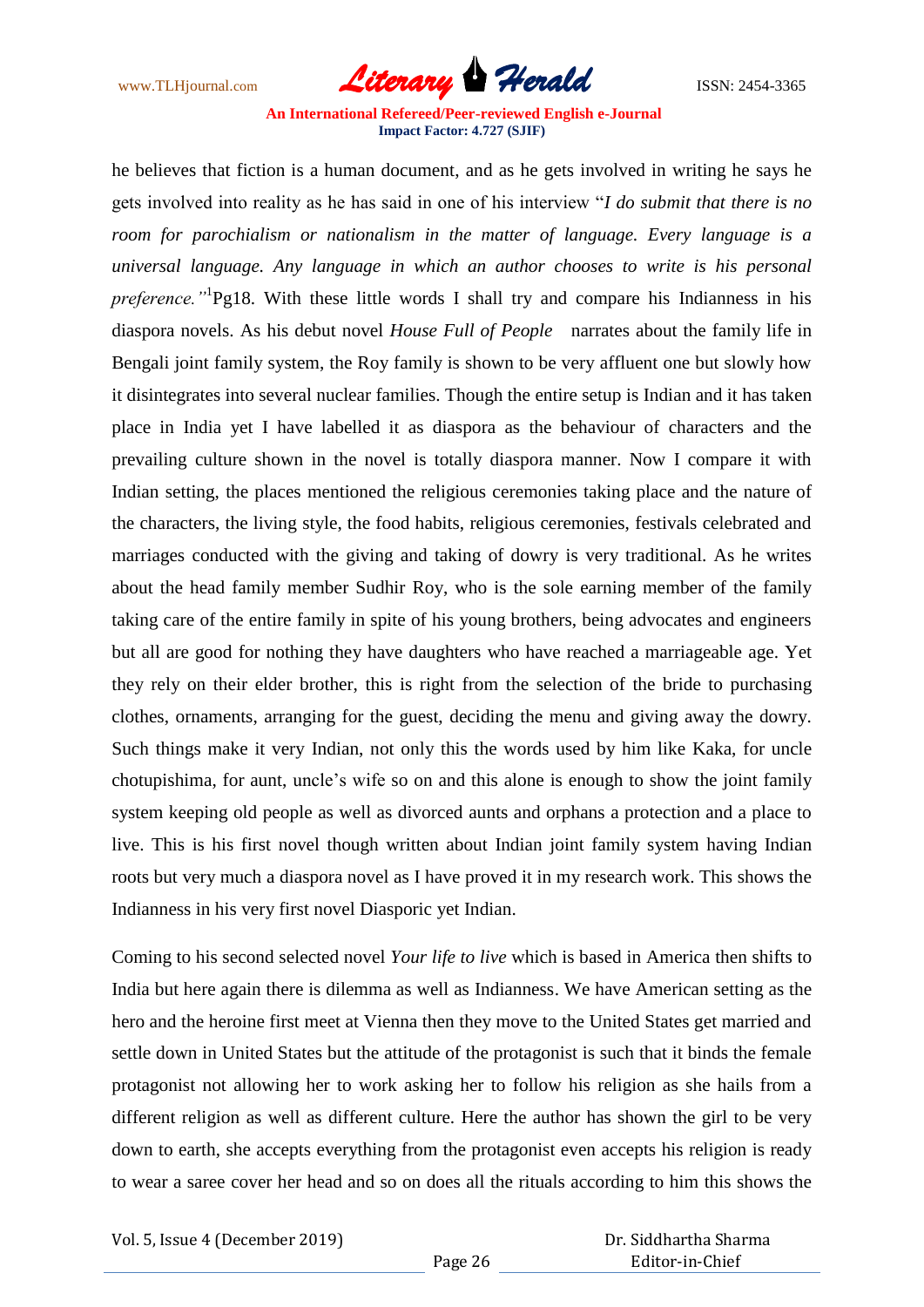www.TLHjournal.com **Literary Herald Herald** ISSN: 2454-3365

Indianness about the female protagonist. Had Zarine the female protagonist been from some foreign land she wouldn't have accepted such things on the contrary left him and gone away. This is the Indian Diaspora attitude shown by the writer. On the contrary Romen Basu has even shown how she is accepted by family members on their return from United States she lives with other family members in a joint family meeting her husband only in the night. During the day she is shown doing all the chores with other females of the house without complaining about anything. It is only after her being neglected by Ashoke she returns to her family in spite of her family forbidden her. This is in true sense Indianness conveyed by the writer what generally happens in Indian families here again even after her family had forbidden her but soon shown to be accepted by them, not only this after a period of time when Ashoke accepts his mistake and goes to bring her back he is honoured in traditional manner as was prevalent in Bengali culture. Gifted him with silken clothes and Bengali sweets entirely Bengali tradition this is purely Indian tradition.

The next novel is *A Gift of love* which is very much Diasporic now how I compare it and call it Indian. As the setting in the beginning is Indian and later on as the protagonist moves to West acquiring western culture but when it comes to selecting a life partner he no doubt has many affairs one after the other even making girls pregnant and leaving them. This is entirely western culture but in the end he finds a maid servant's daughter trains her, teaches her, reforms her and marries her going against all odds. Here the author has shown a mix culture of east as well as the west. With this we can say there is culmination of the east as well as the west. Ultimately it is the author who cannot forget the Indian culture but very tactfully he portrays his Indian identity in his novels which forces the writer to call him purely Indian in true context. The manner in which the author has portrayed the protagonist his drifting from one place to other from one female character to another and his selection of female characters make him every inch an Indian. Whatever may be the title as it speaks about love as a gift which may be little different from usual Indian titles but in true sense it is that gift of love which had made the protagonist drift from one girl to another and final it is this gift which he receives in the end making it a novel of east as well as the west.

Coming to his fourth novel *Candles and Roses* the title is very symbolic itself; the Candles stands for the western culture and Roses suggest the eastern culture. Here the author has given this title to his fourth novel, where he shows the protagonist giving flowers to his lover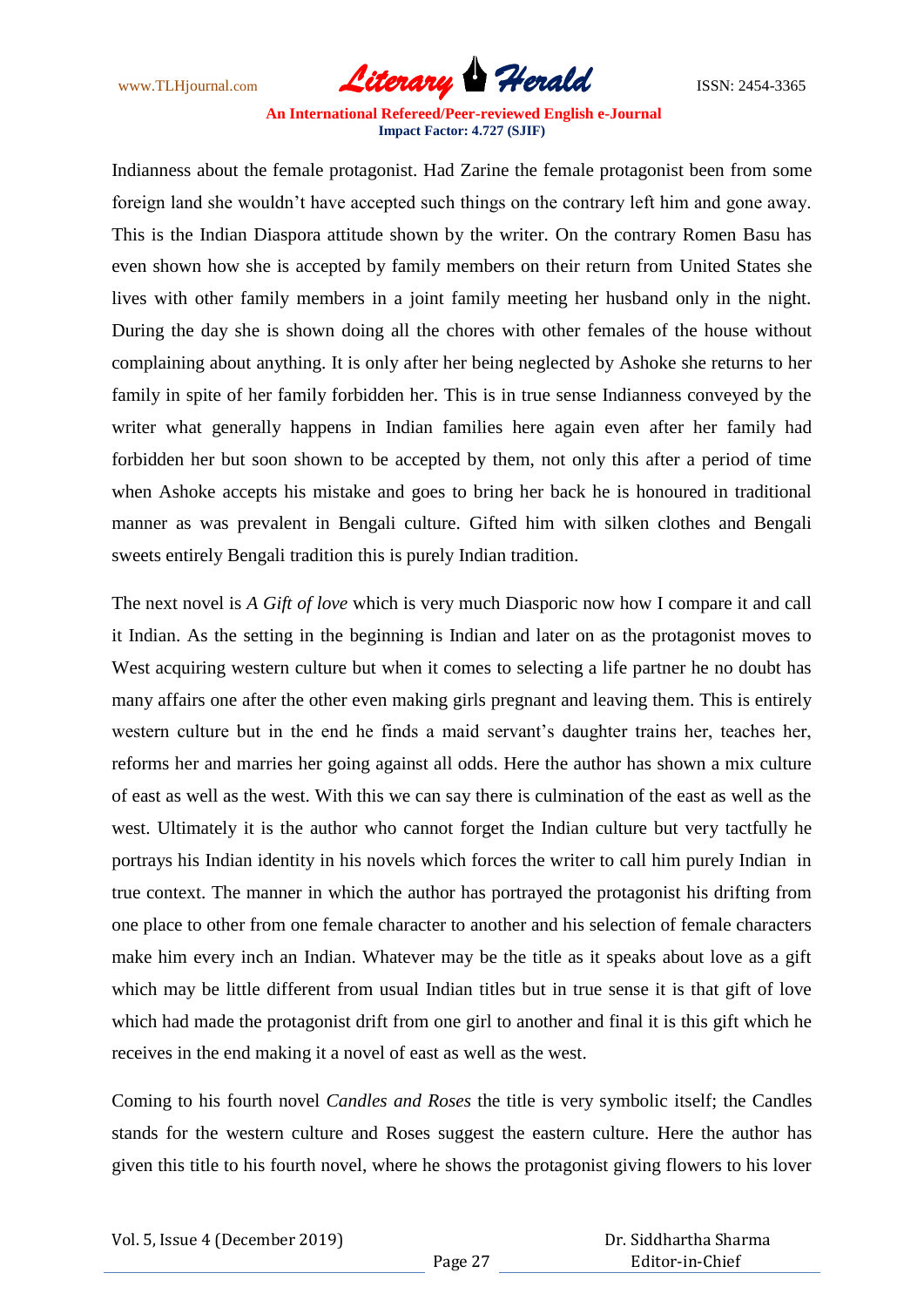www.TLHjournal.com **Literary Herald Herald** ISSN: 2454-3365

whom he has chosen as a support, in spite of his being a married man but he feels his wife is not up to his marks. Therefore coming to a foreign land he is behind her, going behind her beauty and gives away flowers to her. This is when she agrees to meet him for the first time at a restaurant, this act of his was very much western act and while she comes to meet he ignites a candle in her honour this is again western culture. But as soon as the truth of his married life is revealed and his wife has come to stay with him in Paris the lover or the female counter part behaves in the manner of moving apart from him in spite of her being a foreigner a Parisan is shown very much Indian. The author at times has shown situations in which the reader would sometimes get baffled as to how can a foreigner behave like an Indian and an Indian behave like a foreigner. This act of the writer makes me compare and portray him as an Indian Diasporic writer. Or rather calling more an Indian creating a diaspora atmosphere in his ongoing novel which takes the reader to go to its depth and complete it. He uses simple language with simple words and the method of conveying is very straight forward. Which makes him very much Indian. The setting the characters portrayed are all very Indian even in a foreign land he selects places where one would find more of Indians dwelling and making the atmosphere Indian. Therefore this novel again though a diaspora novel is compared to being and Indian English novel.

The last and the final novel as per the researcher calling it a diaspora novel *Hours Before Dawn* is totally portrayed on a foreign land, even the marriage taking place between the couple is on a foreign land but the protagonist is a typical of having Indian mentality. The female counterpart shouldn't work though she is a doctor, he is impressed by her when he meets her but after marriage he behaves like a typical Indian. He leaves her along with her daughter and move away to other country as he is a journalist. He is shown to be very suspicious person and egoistic. According to him a women cannot be outspoken and shouldn't have male friends and should not be free and very interactive. He lives with double standards while he is in India, which is even at one point shown by the female counterparts and asked him about it. To this the protagonist replies that was his life and he could live as he liked. With this type of nature the protagonist himself leaves his wife and when they meet it is on their twenty-fifth marriage anniversary. Like any other Indian writer this Diasporic writer Romen Basu also very artfully shows both the things diaspora as well as Indianness in his diaspora novels.